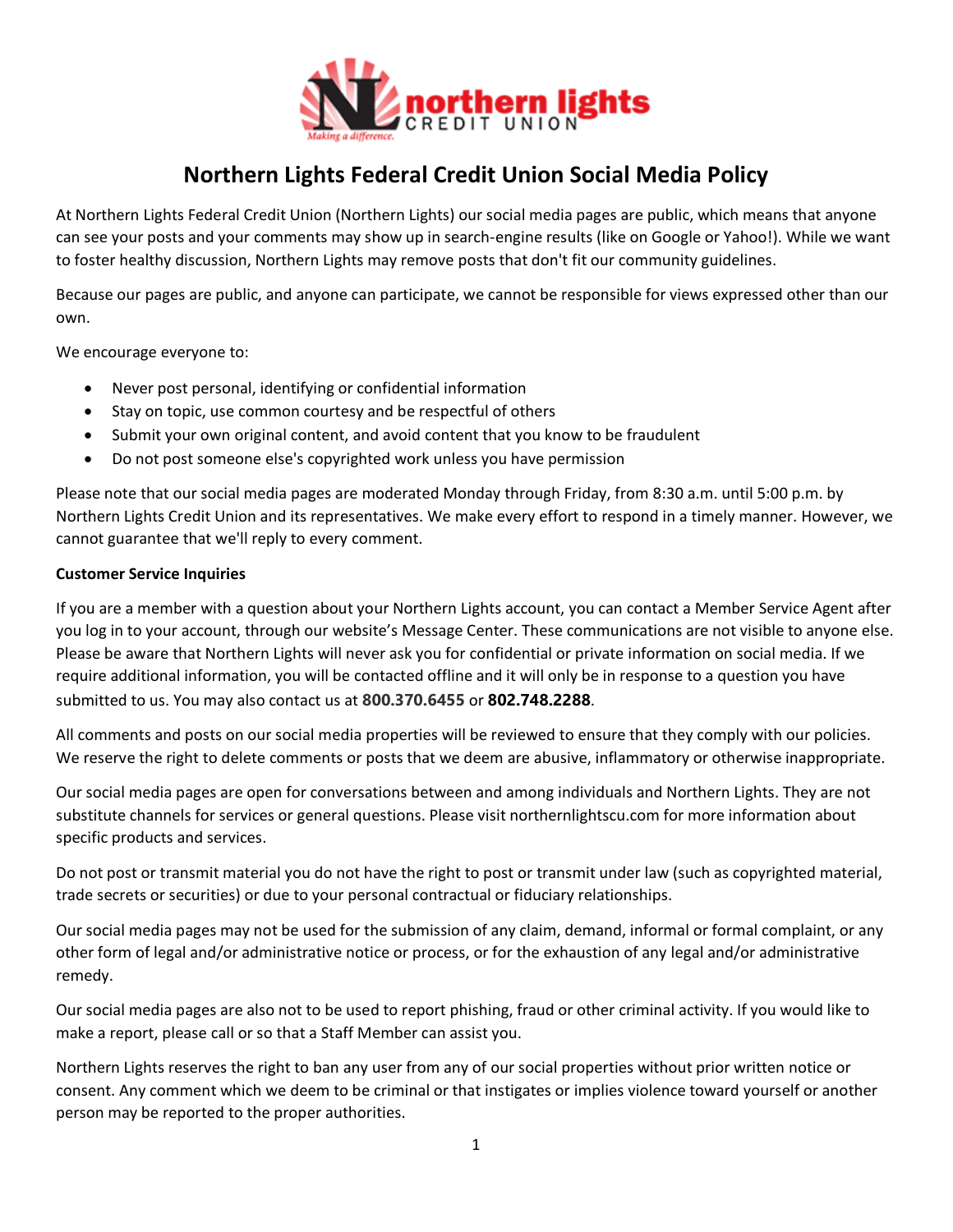## **Comment and Posting Policy**

We expect conversations to follow the rules of polite discourse and we ask that participants treat each other, as well as Northern Lights employees, with respect. We may delete comments or posts that we deem to be:

Profane, obscene, inappropriate, disruptive or unrelated.

Indecent, sexually explicit or pornographic material of any kind — including masked profanity where symbols, initials, intentional misspellings or other characters are used to suggest profane language.

Threats; personal attacks; abusive, defamatory, derogatory, or inflammatory language; or stalking or harassment of any individual, entity or organization.

Discriminatory or that contain hateful speech of any kind regarding age, gender, race, religion, nationality, sexual orientation or disability.

False, inaccurate, libelous or otherwise misleading in any way.

Spam, or containing or linking to any kind of virus, malware, spyware, or similar program that could cause harm to a user's computer.

For the benefit of healthy discussion, we ask that comments remain on topic. This means that comments should relate to the topic that is being discussed within each specific wall post. While we welcome reasonable critiques, we may delete negative comments about Northern Lights and/or our competitors that aren't relevant and don't add to the online conversation.

We may delete comments that we deem to be off topic, including solicitations. In addition, we may remove identical posts by the same user or multiple users (a group of people sending identical messages or one person submitting under different aliases). In the case of identical posts, we may leave the first submission and delete the duplicates.

#### **Media Inquiries**

If you are a member of the media, you may contact. If you have non-media related questions, please visit our Contact Us page for additional information.

#### **Copyright and Intellectual Property Policies**

Please note the following copyright and intellectual property policies:

Infringement on any party's copyright, patent, trademark, trade secret, intellectual property, or other proprietary rights, or right of publicity or privacy is strictly prohibited and is your sole responsibility.

By submitting any content to our social media pages, you warrant and represent that you are the copyright owner of the content or that the copyright owner of the content has granted you permission to use such content consistent with the manner and purpose of your use.

Using our social media pages to distribute unauthorized copies of copyrighted material, including photos, artwork, text, recordings, designs, computer programs or derivative works of such programs is strictly prohibited and subject to removal.

Please note that by posting comments, posts, tagged photos, videos, ideas, or any other content on our social media pages, you are granting Northern Lights nonexclusive, worldwide rights to republish, redistribute, or otherwise use this content in perpetuity in any way we see fit. This includes, but is not limited to, marketing and advertising materials.